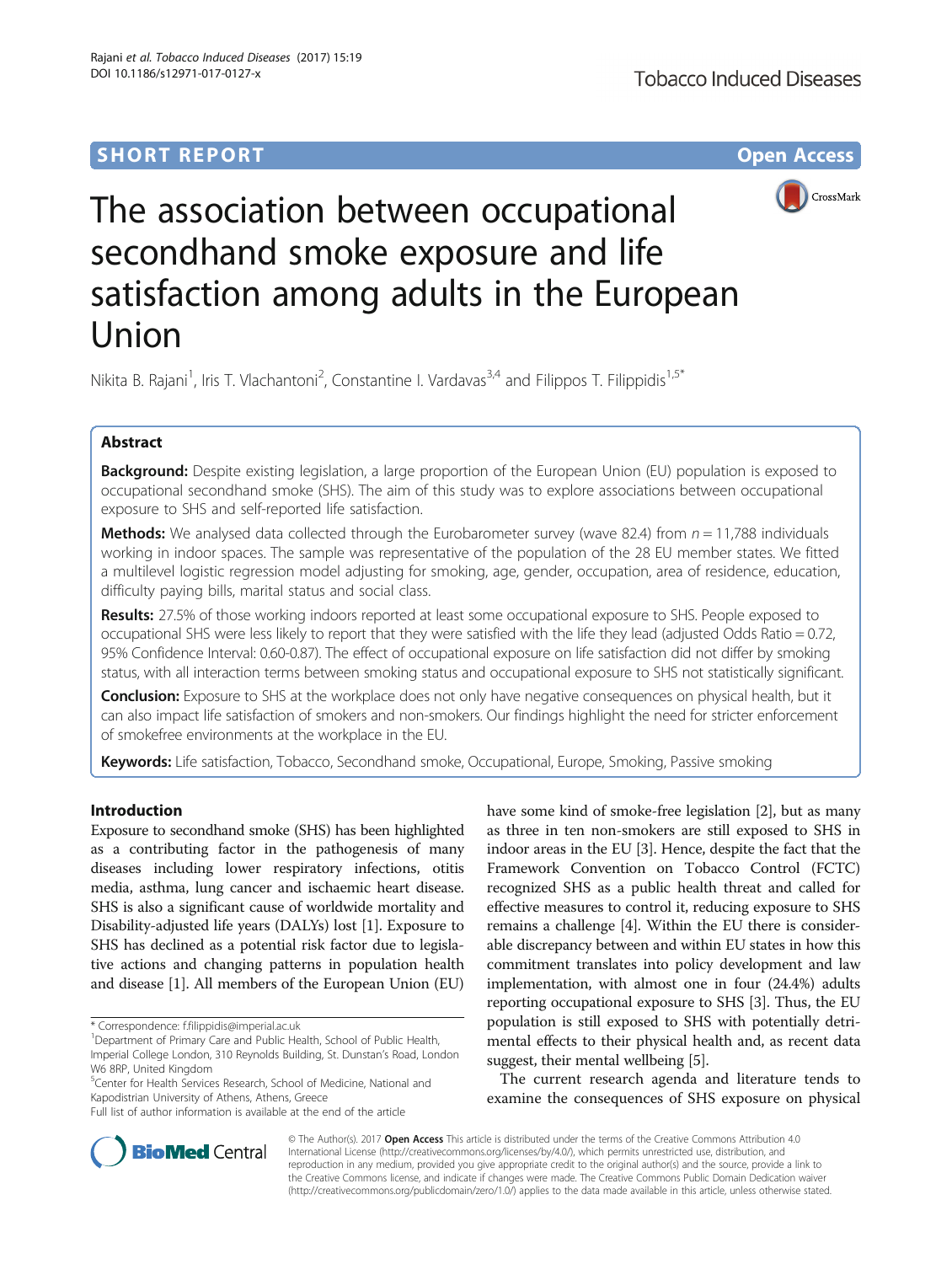health, stemming from the lack of data regarding the existing psychological impact. However, recent studies, primarily from Asian countries, point to a potentially significant association between occupational SHS exposure and depression or stress [[6](#page-4-0)–[9\]](#page-4-0). While life satisfaction is a concept distinct from mental health or wellbeing, it has been causally linked to major depression, anxiety disorder, and suicidality [[10](#page-4-0)], as well as with mortality [[11, 12](#page-4-0)]; therefore it may serve as an indicator of the impact that exposure to SHS may have on individuals. The aim of this study was to explore the association between occupational exposure to SHS and self-reported life satisfaction among people aged 18 years or older in the 28 EU member states in late 2014.

## **Methods**

## Data source

We analysed data from wave 82.4 of the Eurobarometer survey, which was conducted in November-December 2014 in all 28 EU member states [\[13\]](#page-4-0). A total of 27,801 individuals aged ≥15 years were interviewed at their homes. The sample was selected through multi-stage random sampling and was representative of the EU population aged 15 years or older in terms of age, gender and area of residence. Primary sampling units (PSU) were selected from each region within each member state, proportional to population size. A sample of starting addresses was randomly selected in each PSU, and households were systematically selected following a standard random route. Following the collection of the data, poststratification and population size weighting were applied in each member state using Eurostat data on gender, age and area of residence. We only analysed data of individuals aged ≥18 years, considering that reported occupation among adolescents may be transient and potential exposure to SHS likely to vary within short periods of time.

## Measures

Occupational exposure to SHS was evaluated among Eurobarometer respondents who reported to be working at the time of the survey who were asked "How often are you exposed to tobacco smoke indoors at your workplace?". Responses were grouped into exposed ("occasionally"; "less than 1 h a day"; "1 to 5 h a day"; "more than 5 h a day") and not exposed ("never or almost never").

Self-reported life satisfaction was assessed with the question "On the whole, are you very satisfied, fairly satisfied, not very satisfied or not at all satisfied with the life you lead?" and responses were grouped into "satisfied" (very or fairly satisfied) and "not satisfied" (not very or not at all satisfied).

Tobacco smoking was assessed with the question "Regarding smoking cigarettes, cigars or a pipe, which of the following applies to you?". Those who responded that they had never smoked were classified as never smokers and those who said that they used to smoke but they had stopped were classified as ex-smokers. Respondents who said that they currently smoked were further asked how many cigarettes they smoke each day. Based on their response, current smokers were classified as light smokers (<10 cigarettes per day), moderate smokers (10–19 cigarettes per day) and heavy smokers (≥20 cigarettes per day).

The survey also collected data on the respondents' age (18–24; 25–39; 40–54; or ≥55 years); gender (female; or male); area of residence (urban; or rural); difficulty to pay bills (never/almost never; or from time to time/most of the time); age at which they stopped full-time education (≤15; 16–19; or ≥20 years); marital status (married/ single living with partner; unmarried; or divorced/separated/widowed); self-reported social class (working class; lower middle class; middle class; or upper middle/higher class), and occupation (manual workers; other nonmanual workers; self-employed; and managers), parameters which were evaluated as potential covariates.

We also estimated the prevalence of smoking among adults at a country level, using the Eurobarometer dataset. We used the Tobacco Control Scale (TCS) to extract data on smoke-free policies at a country level and included the scores of the "smoke-free work- and other public places" subscale in the analysis. The highest score that can be achieved by a country in this subscale is 22 [[14](#page-4-0)].

#### Statistical analysis

We used a multilevel logistic regression model to assess the association between occupational exposure to SHS and self-reported life satisfaction. All socio-demographic variables described earlier, as well as smoking status, smokefree TCS score and smoking prevalence at a country level were used as covariates in the model. Reference groups for all variables were defined as either the "lowest" category (ordinal variables) or the category with the highest number of individuals (nominal variables). We also included an interaction term between smoking status and exposure to SHS in the model –variable classification as described above- in order to explore potentially differential impact of occupation SHS exposure to life satisfaction by smoking status. A sensitivity analysis excluding all those <25 years of age was also conducted, in order to explore whether the associations differ among those with -assumed- more permanent occupations. Logistic regression results are presented as adjusted Odds Ratios (aOR) with 95% Confidence Interval (CI). Official weights provided in the publicly available dataset were used for the descriptive analyses in order to take the complex study design into account.

## Results

Sample characteristics are shown in Additional file [1](#page-3-0): Table S1. A total of 27.5% of the 11,788 adults working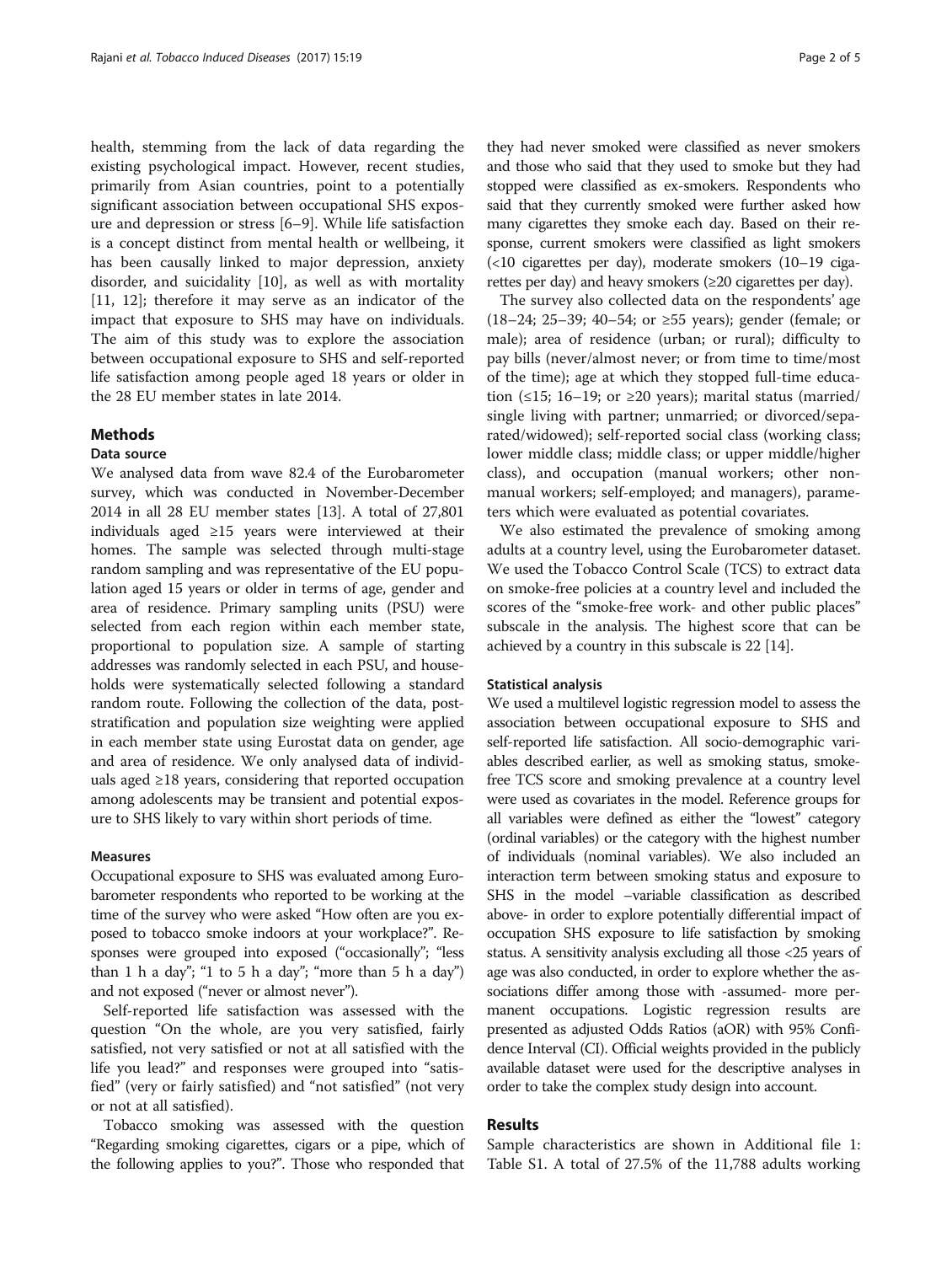Table 1 Factors associated with life satisfaction amongst employed individuals in 28 European Union Member States  $(N = 11,788)$ 

|                                                     | Life satisfaction         |                                         |
|-----------------------------------------------------|---------------------------|-----------------------------------------|
| Outcome: life satisfaction                          | Unadjusted OR<br>(95% CI) | Adjusted OR<br>(95% CI)                 |
| Occupational SHS exposure                           |                           |                                         |
| No (Ref.)                                           | 1.00                      | 1.00                                    |
| Yes                                                 | $0.70(0.63 - 0.79)$       | $0.72$ (0.60 – 0.87)                    |
| Smoking status/occupational<br>SHS exposure         |                           |                                         |
| Never smoker * exposed<br>to SHS(Ref.)              | 1.00                      | 1.00                                    |
| Ex-smoker * exposed to SHS                          | $0.91(0.67 - 1.26)$       | $0.99(0.69 - 1.41)$                     |
| Light smoker * exposed to SHS                       | $1.39(0.86 - 2.25)$       | $1.57(0.92 - 2.68)$                     |
| Moderate smoker * exposed<br>to SHS                 | $1.50(1.09 - 2.06)$       | $1.30(0.92 - 1.85)$                     |
| Heavy smoker * exposed to SHS                       | $1.26(0.92 - 1.72)$       | $1.21(0.86 - 1.70)$                     |
| Smoking status                                      |                           |                                         |
| Never smoker (Ref.)                                 | 1.00                      | 1.00                                    |
| Ex-smoker                                           | $1.04(0.90 - 1.21)$       | $1.09(0.89 - 1.34)$                     |
| Light smoker (<10 cigarettes<br>per day)            | $0.76(0.61 - 0.94)$       | $0.71(0.53 - 0.96)$                     |
| Moderate smoker (10-20<br>cigarettes per day)       | $0.66$ (0.57 - 0.77)      | $0.76$ (0.62 – 0.93)                    |
| Heavy smoker (≥20 cigarettes<br>per day)            | $0.46$ (0.39 - 0.54)      | $0.60$ (0.47 - 0.76)                    |
| Age (years)                                         |                           |                                         |
| $\geq$ 55 (Ref.)                                    | 1.00                      | 1.00                                    |
| 40-54                                               | $1.03(0.90 - 1.18)$       | $1.03(0.88 - 1.20)$                     |
| 25-39                                               | $1.53(1.21 - 1.77)$       | $1.56(1.31 - 1.86)$                     |
| 18-24                                               | $1.39(1.07 - 1.80)$       | $1.64$ (1.20 - 2.24)                    |
| Gender                                              |                           |                                         |
| Female (Ref.)                                       | 1.00                      | 1.00                                    |
| Male                                                | $1.04(0.93 - 1.15)$       | $1.05(0.93 - 1.18)$                     |
| Area of residence                                   |                           |                                         |
| Rural (Ref.)                                        | 1.00                      | 1.00                                    |
| Urban                                               |                           | $1.01$ (0.90 - 1.13) 0.91 (0.79 - 1.03) |
| Difficulty in paying bills                          |                           |                                         |
| Never/Almost never (Ref.)                           | 1.00                      | 1.00                                    |
| Time to time/Most of the time                       | $0.22(0.19 - 0.24)$       | $0.28$ (0.25 – 0.32)                    |
| Age when full-time education<br>was stopped (years) |                           |                                         |
| $\leq$ 15 (Ref.)                                    | 1.00                      | 1.00                                    |
| $16 - 19$                                           | 1.92 (1.59 – 2.31)        | $1.35(1.10 - 1.66)$                     |
| $20+$                                               | $3.43(2.82 - 4.17)$       | $1.54(1.23 - 1.94)$                     |
| Marital status                                      |                           |                                         |
| Married/Cohabitation (Ref.)                         | 1.00                      | 1.00                                    |
| Unmarried                                           | $0.60$ $(0.52 - 0.70)$    | $0.57$ (0.48 – 0.67)                    |

Table 1 Factors associated with life satisfaction amongst employed individuals in 28 European Union Member States  $(N = 11,788)$  (Continued)

| Divorced/Separated/Widowed                                          |                      | $0.33(0.29 - 0.39)$ 0.45 $(0.38 - 0.53)$      |
|---------------------------------------------------------------------|----------------------|-----------------------------------------------|
| Social class                                                        |                      |                                               |
| Working class (Ref.)                                                | 1.00                 | 1.00                                          |
| Lower Middle class                                                  | $1.27(1.10 - 1.47)$  | $1.10(0.94 - 1.29)$                           |
| Middle class                                                        |                      | $3.57$ $(3.14 - 4.06)$ $2.38$ $(2.05 - 2.76)$ |
| Upper middle/higher class                                           | $7.09(5.20 - 9.67)$  | $3.49(2.48 - 4.90)$                           |
| Occupation                                                          |                      |                                               |
| Manual workers (Ref.)                                               | 1.00                 | 1.00                                          |
| Other non-manual workers                                            | 1.64 (1.44 – 1.86)   | $1.16(0.99 - 1.35)$                           |
| Self-employed                                                       | $1.58(1.36 - 1.85)$  | $1.17(0.97 - 1.40)$                           |
| Managers                                                            | $2.43$ (2.08 – 2.84) | $1.14(0.94 - 1.39)$                           |
| Tobacco Control Scale<br>Smoke-free score<br>(per 1-point increase) | $1.09(1.00 - 1.18)$  | $1.06(0.99 - 1.13)$                           |
| Smoking prevalence<br>(per a 1% increase)                           |                      | $0.89(0.85 - 0.94)$ 0.93 $(0.89 - 0.98)$      |

indoors reported at least some occupational exposure to SHS. Occupational exposure to SHS was associated with a lower likelihood of reporting life satisfaction (aOR = 0.72, 95% CI: 0.60–0.87) (Table 1). Those of younger age were more likely to report life satisfaction than those of older age  $(aOR = 1.64, 95\% \text{ CI: } 1.20-2.24)$ , as were those who reported themselves to be of upper social class (aOR = 3.49, 95% CI: 2.48–4.90) or higher educated (aOR = 1.54, 95% CI: 1.23–1.94). The interaction between the respondents' smoking status and occupational exposure to SHS was evaluated but was not identified as statistically significant after adjusting for all covariates. Current smokers were less likely to report feeling satisfied with their lives compared to never smokers  $(aOR =$ 0.60, 95% CI: 0.47–0.76 for heavy smokers). Results from the sensitivity analysis (among those aged  $\geq 25$  years) were similar to the main analysis.

## **Discussion**

The main finding of our analysis indicates that occupational exposure to SHS was associated with lower life satisfaction amongst employed individuals in the 28 EU member states. Since life satisfaction is robustly associated with mental health problems [\[10\]](#page-4-0), our finding is in agreement with prior studies that have examined the impact of SHS on mental health [[7](#page-4-0)–[9\]](#page-4-0). One possible biological explanation for this finding could be that SHS exposure is linked with low-grade inflammation which is strongly associated with mental health problems, particularly mood disorders like depression [\[15](#page-4-0)]. Another plausible reason could be related to the known effect of nicotine on psychophysiological pathways relevant to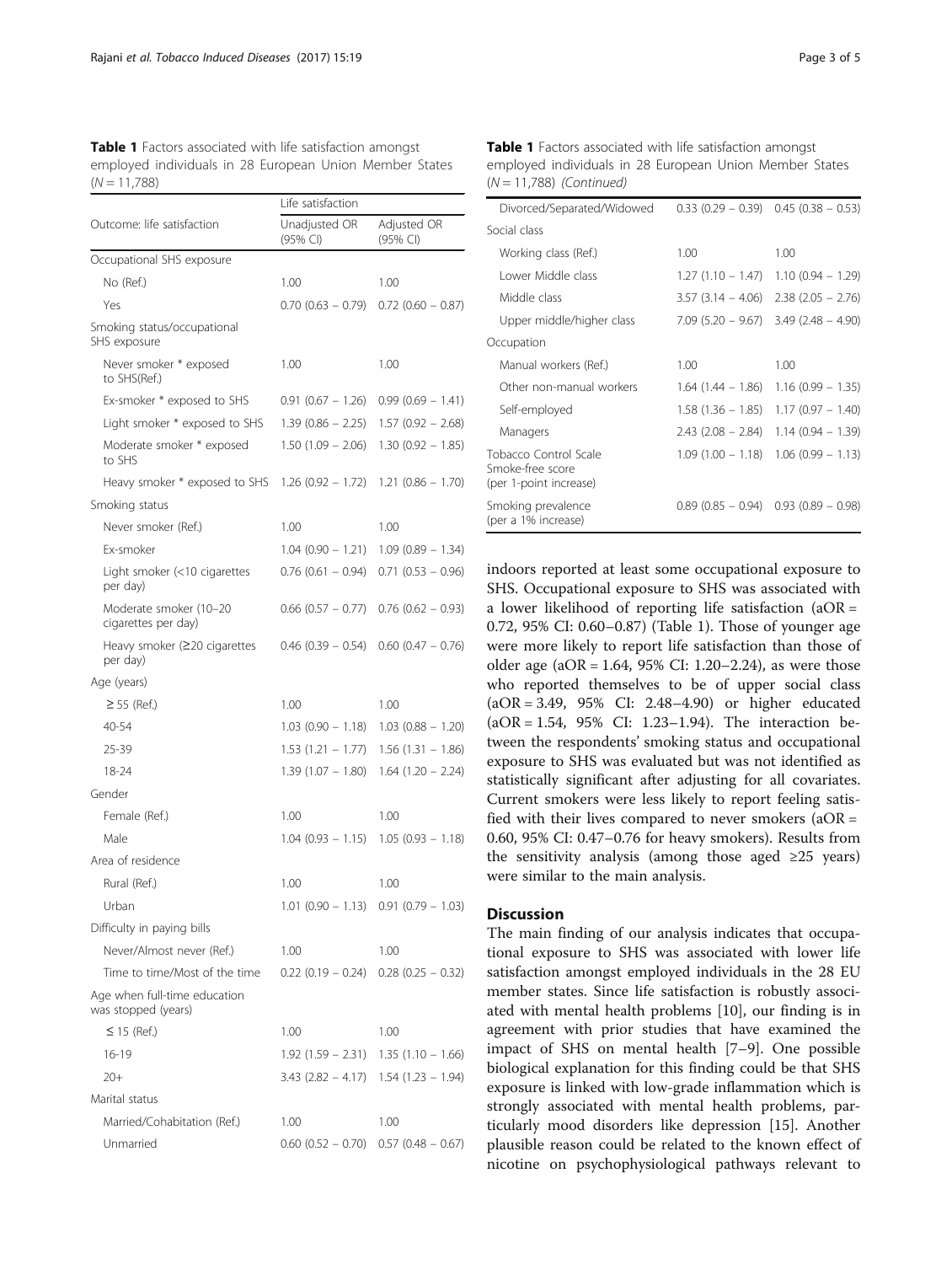<span id="page-3-0"></span>mental health such as the dopaminergic system or adrenocortical function [\[5](#page-4-0)]. However, this association that was identified might have a social element as well. It was initially hypothesised that those who were mostly exposed to occupational SHS were of lower socio-economic level and/or involved in manual labour employment [\[16\]](#page-4-0), in which case their socio-economic circumstances could partly explain their lower life satisfaction in comparison to their peers. However, in the analysis we did adjust for factors such as occupation and social class, and the findings indicated that exposure to occupational SHS was unrelated to occupation.

Aside from the aforementioned implications on the mental health of individuals exposed to occupational SHS, this finding also has implications on work productivity. Since life satisfaction is often used as subjective indicator for work productivity, lower satisfaction implies decreased work productivity, which in turn has negative consequences on output [\[17\]](#page-4-0).

Interestingly, we found that occupational exposure to SHS had the same impact on life satisfaction for smokers and non-smokers, which suggests that smokers are not more tolerant to SHS than non-smokers. This may be a result of slightly different pathways in smokers and nonsmokers; for smokers, it might mean that they are also allowed to smoke at work and therefore are exposing themselves to greater risks, while for non-smokers it is more likely a direct result of being exposed to SHS, which may not only cause them discomfort, but also worsen their physical health and thus negatively affect their life satisfaction. Regardless of the pathway and possible explanations though, it is important to highlight that exposure to SHS is equally harmful, at least in the domain we assessed, to all people, regardless of whether they smoke or not [[18\]](#page-4-0).

One of the main strengths of our analysis is that the sample is large and representative of the EU population. Since there have not been studies examining the relationships tested within the EU, our findings add to the existing body of literature on the impact of SHS in Europe and emphasize the need to enforce effective legislation to protect the mental health of individuals. Despite these strengths, exposure to SHS might not be accurately measured as existing literature indicates that self-reporting of SHS exposure can potentially be an imprecise measure of biologically confirmed SHS exposure [[19\]](#page-4-0). Furthermore, even though life satisfaction acknowledges a more positive aspect of mental health rather than the mere absence of disease, it is only measured using a single item in the Eurobarometer questionnaire. This may not be as robust of a measurement compared to other life satisfaction assessment tools such as the Satisfaction with Life (SWL) scale or the Life Satisfaction Questionnaire (LISAT-9), but it is in line with measures

used for cross-country comparisons, such as the one adopted by the Organisation for Economic Co-operation & Development (OECD) [[20\]](#page-4-0). Finally, while we cannot rule out unmeasured confounding, we were able to adjust for several individual level factors that could potentially influence life satisfaction which strengthens the external validity of our findings and we took into account the prevalence of smoking and the level of smokefree policies at a country level.

In conclusion, we identified an interesting association between occupational exposure to SHS and life satisfaction across the EU population, a factor primarily noted to date within Asian populations in the literature. Further research is needed to confirm this finding and also identify the social or biological factors that mediate the association.

## Additional file

**[Additional file 1: Table S1.](dx.doi.org/10.1186/s12971-017-0127-x)** Sample characteristics ( $N = 11,788$ ). (DOCX 16 kb)

#### Abbreviations

aOR: Adjusted Odds Ratio; CI: Confidence Interval; DALYs: Disability-adjusted life years; EU: European Union; FCTC: Framework Convention on Tobacco Control; LISAT-9: Life Satisfaction Questionnaire; SHS: Secondhand smoke; SWL: Satisfaction with Life

#### Acknowledgements

Not applicable.

#### Funding

This work was supported by a grant from the European Commission (Horizon2020 HCO-6-2015; EUREST-PLUS: 681109; Vardavas).

#### Availability of data and materials

The dataset supporting the conclusions of this article is freely available online, doi:[10.4232/1.12265](http://dx.doi.org/10.4232/1.12265) in [https://dbk.gesis.org/dbksearch/](https://dbk.gesis.org/dbksearch/sdesc2.asp?no=5933&db=e&doi=10.4232/1.12264) [sdesc2.asp?no=5933&db=e&doi=10.4232/1.12264.](https://dbk.gesis.org/dbksearch/sdesc2.asp?no=5933&db=e&doi=10.4232/1.12264)

#### Authors' contributions

FTF had the main role in data analysis. All authors contributed to data interpretation and manuscript preparation. All authors read and approved the final manuscript.

#### Competing Interests

The authors declare that they have no competing interests.

## Consent for publication

Not applicable.

# Ethics approval and consent to participate

Data were freely available and de-identified, thus no ethical approval were required.

#### Publisher's Note

Springer Nature remains neutral with regard to jurisdictional claims in published maps and institutional affiliations.

#### Author details

<sup>1</sup>Department of Primary Care and Public Health, School of Public Health, Imperial College London, 310 Reynolds Building, St. Dunstan's Road, London W6 8RP, United Kingdom. <sup>2</sup>National Heart and Lung Institute, Imperial College London, London, United Kingdom. <sup>3</sup>Clinic of Social and Family Medicine, School of Medicine, University of Crete, Heraklion, Greece.